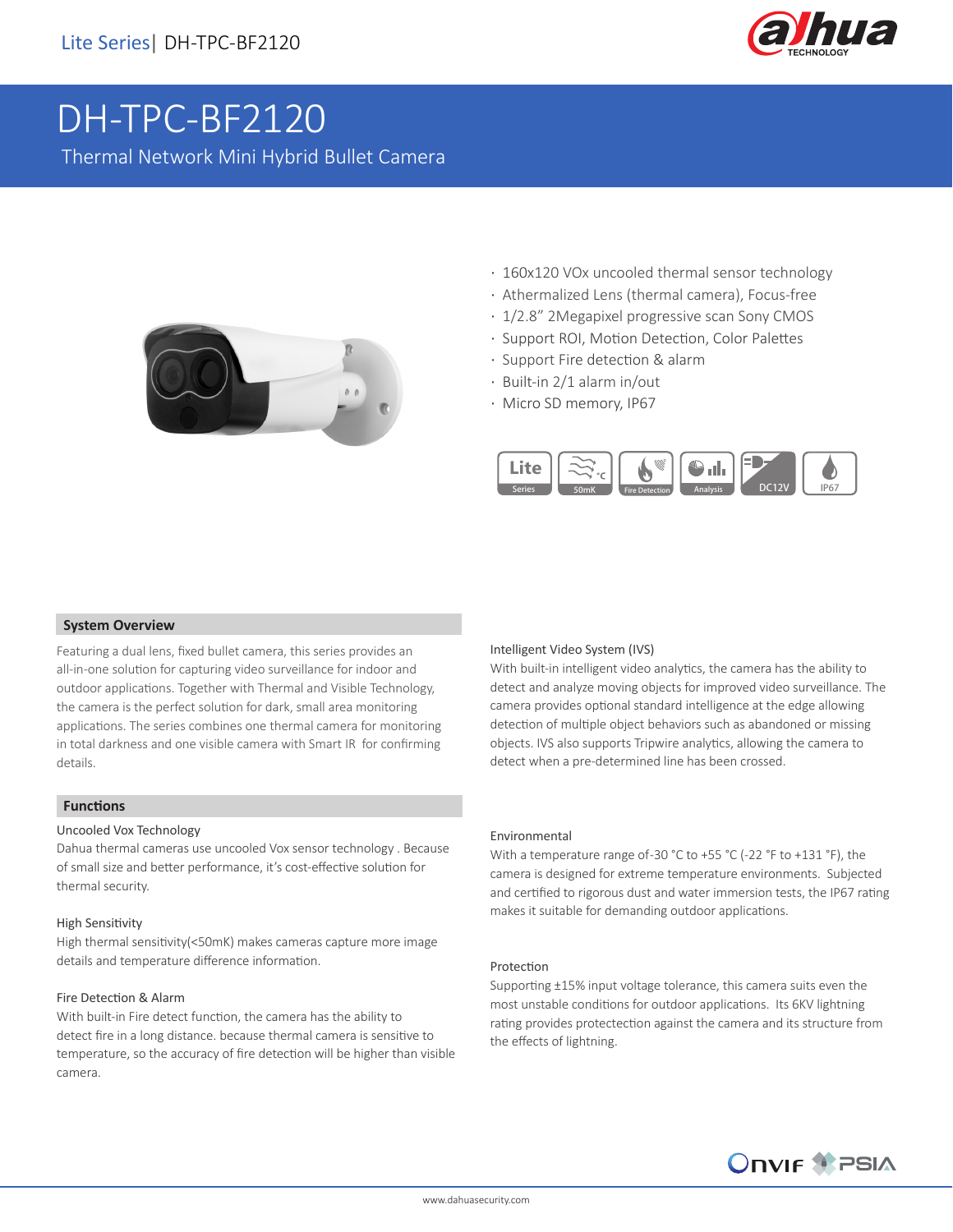## Lite Series| DH-TPC-BF2120

#### **Technical Specification**

| Thermal Camera                                  |                                                                                            |  |
|-------------------------------------------------|--------------------------------------------------------------------------------------------|--|
| Image Sensor                                    | Uncooled VOx Microbolometer                                                                |  |
| <b>Effective Pixels</b>                         | 160(H)x120(V)                                                                              |  |
| <b>Pixel Size</b>                               | 12um                                                                                       |  |
| Thermal Sensitivity (NETD)                      | <50mK@f/1.1                                                                                |  |
| <b>Spectral Range</b>                           | $7^{\sim}$ 14um                                                                            |  |
| <b>Image Setting</b>                            | Brightness/Sharpness/ROI/AGC/FFC/3D DNR                                                    |  |
| <b>Color Palettes</b>                           | 14(Whitehot/Blackhot/Ironrow/Icefire/<br>Fusion/Rainbow/Globow/Iconbow1/<br>lconbow2 .etc) |  |
| Thermal Lens                                    |                                                                                            |  |
| Lens Type                                       | Fixed                                                                                      |  |
| <b>Focus Control</b>                            | Athermalized, Focus-free                                                                   |  |
| Focal Length                                    | 1mm                                                                                        |  |
| Effective Distance(1)<br>Man(1.8m*0.5m)         | D(2): 60m<br>R(3): 20m<br>(4): 10m                                                         |  |
| <b>Effective Distance</b><br>Vehicle(2.3m*2.3m) | D: 200m<br>R: 60m<br>l: 30m                                                                |  |
| Angle of View                                   | H:56°<br>$V: 44^\circ$                                                                     |  |
| Visible Camera                                  |                                                                                            |  |
| Image Sensor                                    | 1/2.8" 2M CMOS                                                                             |  |
| <b>Effective Pixels</b>                         | 1944(H)x1092(V)                                                                            |  |
| <b>Electronic Shutter Speed</b>                 | $1/1 \sim 1/30,000s$                                                                       |  |
| Min. Illumination                               | Color: 0.005Lux@F1.8; B/W: 0.0005Lux@F1.8; 0Lux<br>$(IR \text{ on})$                       |  |
| <b>IR Distance</b>                              | 35m                                                                                        |  |
| IR On/Off Control                               | Auto/Manual                                                                                |  |
| <b>IR LEDS</b>                                  | $\mathbf 1$                                                                                |  |
| Visible Lens                                    |                                                                                            |  |
| Focal Length                                    | 4mm                                                                                        |  |
| Max Aperture                                    | F2.1                                                                                       |  |
| Angle of View                                   | $H: 86.2^{\circ}$<br>$V:45.9^\circ$                                                        |  |

| Video                                   |                                                                                                                                                               |  |
|-----------------------------------------|---------------------------------------------------------------------------------------------------------------------------------------------------------------|--|
| Compression                             | H.264/MJPEG                                                                                                                                                   |  |
| Frame Rate                              | Main Stream:<br>Thermal: 1280*960 (default)/720P@1~25/30fps<br>Visible: 1080P (default)/720P@1~25/30fps                                                       |  |
|                                         | Sub Stream:<br>Thermal: 640*480 (default)/ 320*240@1~25/30fps<br>Visible: CIF(default)/D1@1~25/30fps                                                          |  |
| <b>Bit Rate Control</b>                 | CBR/VBR                                                                                                                                                       |  |
| <b>Bit Rate</b>                         | H.264: 640 ~ 8192Kbps                                                                                                                                         |  |
| Day/Night                               | Auto(ICR)/Color/B/W                                                                                                                                           |  |
| <b>BLC Mode</b>                         | BLC/HLC/WDR                                                                                                                                                   |  |
| White Balance                           | Auto, Manual                                                                                                                                                  |  |
| Noise Reduction                         | <b>Ultral DNR</b>                                                                                                                                             |  |
| <b>Motion Detetion</b>                  | Off/On (4 zone, Rectangle)                                                                                                                                    |  |
| Region of Interest                      | Off/On (4 zone)                                                                                                                                               |  |
| Electronic Image Stabilization<br>(EIS) | <b>NA</b>                                                                                                                                                     |  |
| Defog                                   | Off/On                                                                                                                                                        |  |
| Flip                                    | $180^\circ$                                                                                                                                                   |  |
| Mirror                                  | Off/On                                                                                                                                                        |  |
| Privacy Masking                         | Off/On (4 area, Rectangle)                                                                                                                                    |  |
| Audio                                   |                                                                                                                                                               |  |
| Compression                             | G.711a/G.711Mu/AAC                                                                                                                                            |  |
| Intelligence                            |                                                                                                                                                               |  |
| IVS                                     | Tripwire, Intrusion, Object Abandon/Missing                                                                                                                   |  |
| <b>Advanced Intelligent Functions</b>   | Fire detection & alarm, Image Fusion                                                                                                                          |  |
| Network                                 |                                                                                                                                                               |  |
| Ethernet                                | RJ-45 (10/100Base-T)                                                                                                                                          |  |
| Protocol                                | IPv4/IPv6, HTTP, HTTPS, SSL, TCP/IP, UDP, UPnP,<br>ICMP, IGMP, SNMP, RTSP, RTP, SMTP, NTP, DHCP,<br>DNS, PPPOE, DDNS, FTP, IP Filter, QoS, Bonjour,<br>802.1x |  |
| Interoperability                        | ONVIF Profile S & G, PSIA, CGI                                                                                                                                |  |
| Streaming Method                        | Unicast/Multicast                                                                                                                                             |  |
| Max. User Access                        | 10 Users/20 Users                                                                                                                                             |  |
| <b>Edge Storage</b>                     | micro SD (128GB)<br>Memory status display (Normal/Error/Active/<br>Formatting/Lock),<br>NAS (Network Attached Storage), Local PC for<br>instant recording     |  |
| Web Viewer                              | <ie11, <chrome45,="" <firefox52<="" td=""></ie11,>                                                                                                            |  |
| Management Software                     | Smart PSS, DSS                                                                                                                                                |  |
| <b>Smart Phone</b>                      | Android, IOS                                                                                                                                                  |  |